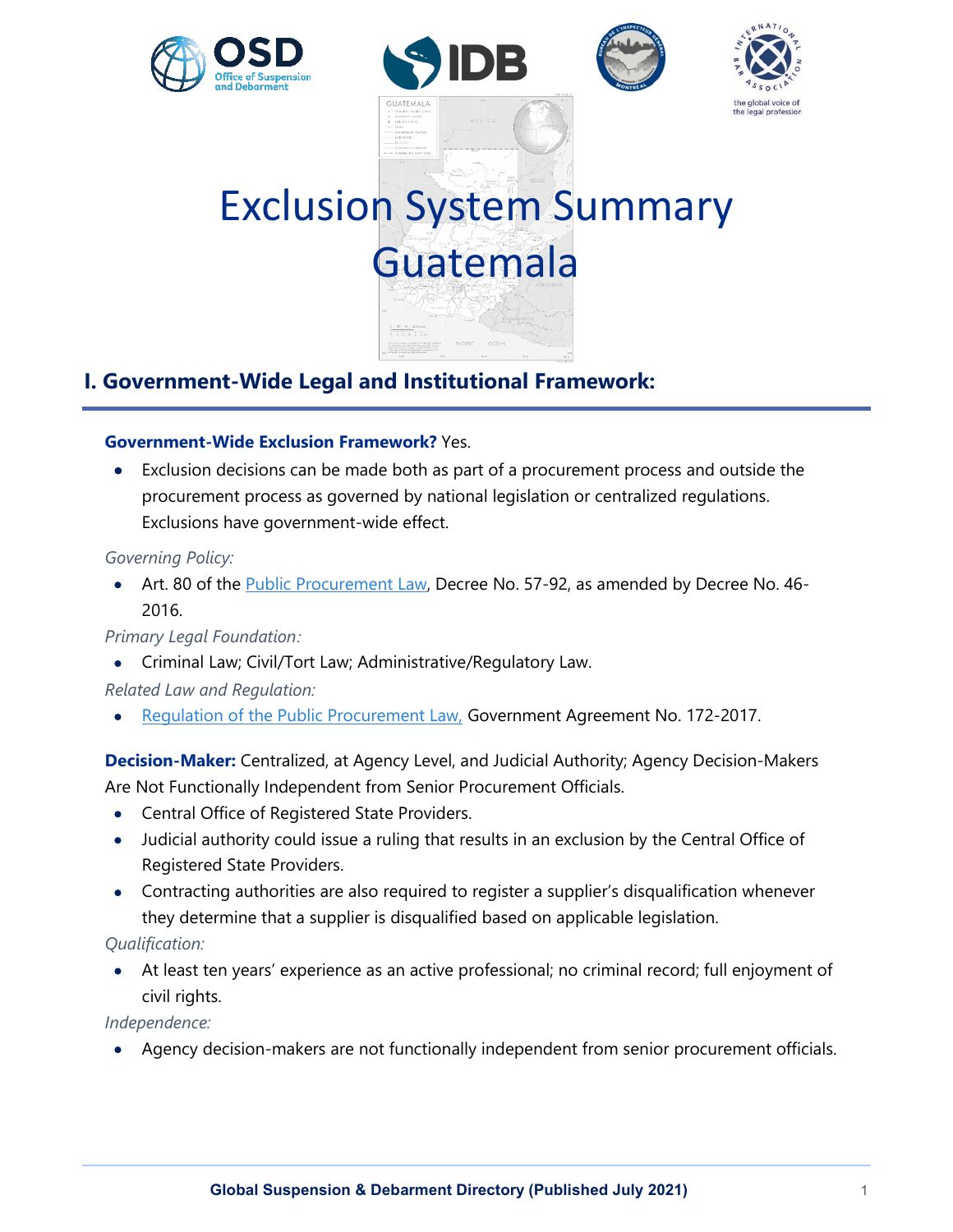# **II. Functioning and Enforcement of the Government-Wide Exclusion System:**

#### **General Provisions:**

*Type of Procedures:* Criminal and Administrative.

*Decision Deadline:* No stated deadline for decision-maker to make a final determination.

*Provisional Exclusions:* Yes, for example:

- Pending payment of tax or social security obligations (full payment will terminate the exclusion); or
- Successful bidder's failure to sign the contract (suspension for one year, recidivism results in permanent exclusion).

#### **Commencement of Proceedings:**

*Ability to Initiate an Exclusion Proceeding:*

- Decision-maker can make an exclusion decision without a prior referral.
- Non-governmental parties can submit complaints and/or evidence to the decision-maker.

#### **Notice Requirements & Opportunity to be Heard:** Yes & Yes.

*Notice:*

- Suppliers receive notice when the exclusion, including any provisional exclusions or suspensions, becomes effective.
- Notice must contain the grounds for exclusion.
- Decision-maker must make reasoning available to the supplier (not to the public).

*Opportunity to be Heard:*

• Suppliers are entitled to present a defense to the decision-maker and may make a written submission to the decision-maker.

# **Appellate Review of Exclusion Decisions:** Yes.

*Nature and Forum of Review:* Administrative and Judicial (after exhaustion of administrative process).

*Means Available to the Supplier:* As part of appellate review, suppliers may:

- Obtain the evidentiary record;
- Make a written submission to the appellate body;
- Call witnesses to an in-person hearing to testify on the supplier's behalf.

*Duration of Appeal Process:* Six months to one year (administrative process could take up to one year, but a subsequent judicial process could take years).

#### **Legal Representation:**

• A supplier **may** be represented by counsel.

**Subsequent Modification of Exclusion Decision:** Yes, but only for exclusions based on pending tax or social security payments; full payment will terminate the exclusion.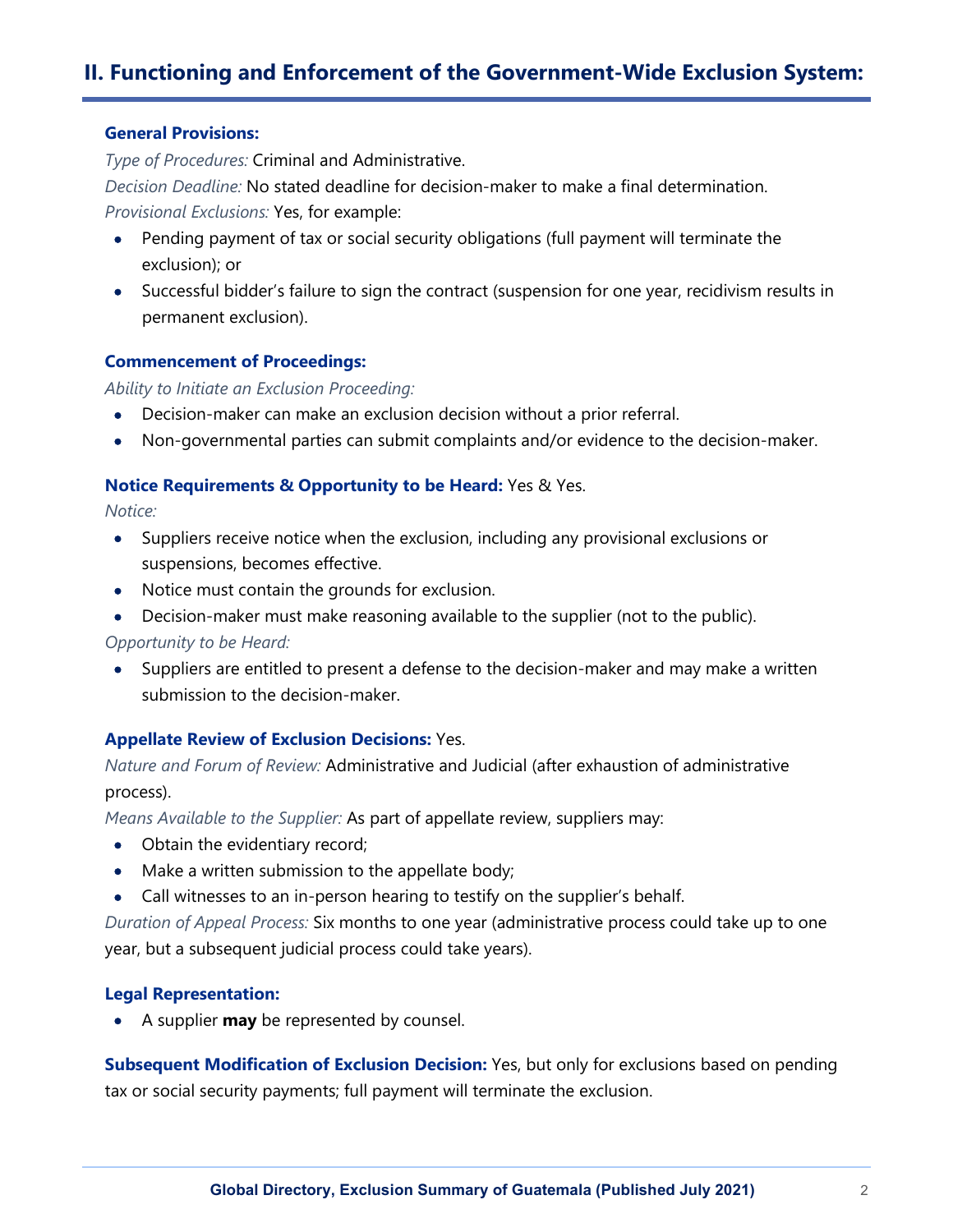# **III. Substantive Grounds for Government-Wide Exclusion:**

#### **Automatic Exclusion:** Yes.

Based on a criminal conviction or civil judgement that the supplier engaged in the following:

- Corruption;
- Fraud;
- Collusion and/or infringing competition;
- Coercion or Intimidation;
- Obstruction of an investigation;
- Theft or embezzlement:
- Money laundering;
- Tax-related offenses;
- Labor-related offenses;
- Social harms;
- Terrorist offenses or offenses linked to terrorism;
- Commercial regulatory violations;
- Poor performance, non-performance, and/or failure to perform on public contracts.

Based on an administrative (*i.e.*, non-judicial) finding that the supplier engaged in the following:

- Collusion and/or infringing competition;
- Tax-related offenses:
- Labor-related offenses:
- Poor performance, non-performance, and/or failure to perform on public contracts.

**Discretionary Exclusion:** No. However, the decision-maker may decide not to exclude a supplier upon determining that a sanction other than exclusion would be more appropriate.

**Exclusion based on Bankruptcy and Cross-Debarment:** Automatic & None.

# **IV. Scope and Effect of Government-Wide Exclusion:**

# **Types of Excluded Suppliers:**

• Individuals and Corporations.

# **Scope of Exclusion:**

# *Extension to Other Agencies and Organizations:*

- Exclusions prohibit the supplier from contracting with any federal agency.
- Exclusions automatically extend to subnational procurements.
- No known countries or international organizations that automatically recognize and apply exclusions from Guatemala.

# *Effect on Ongoing Contracts:*

• Ongoing contracts are automatically cancelled.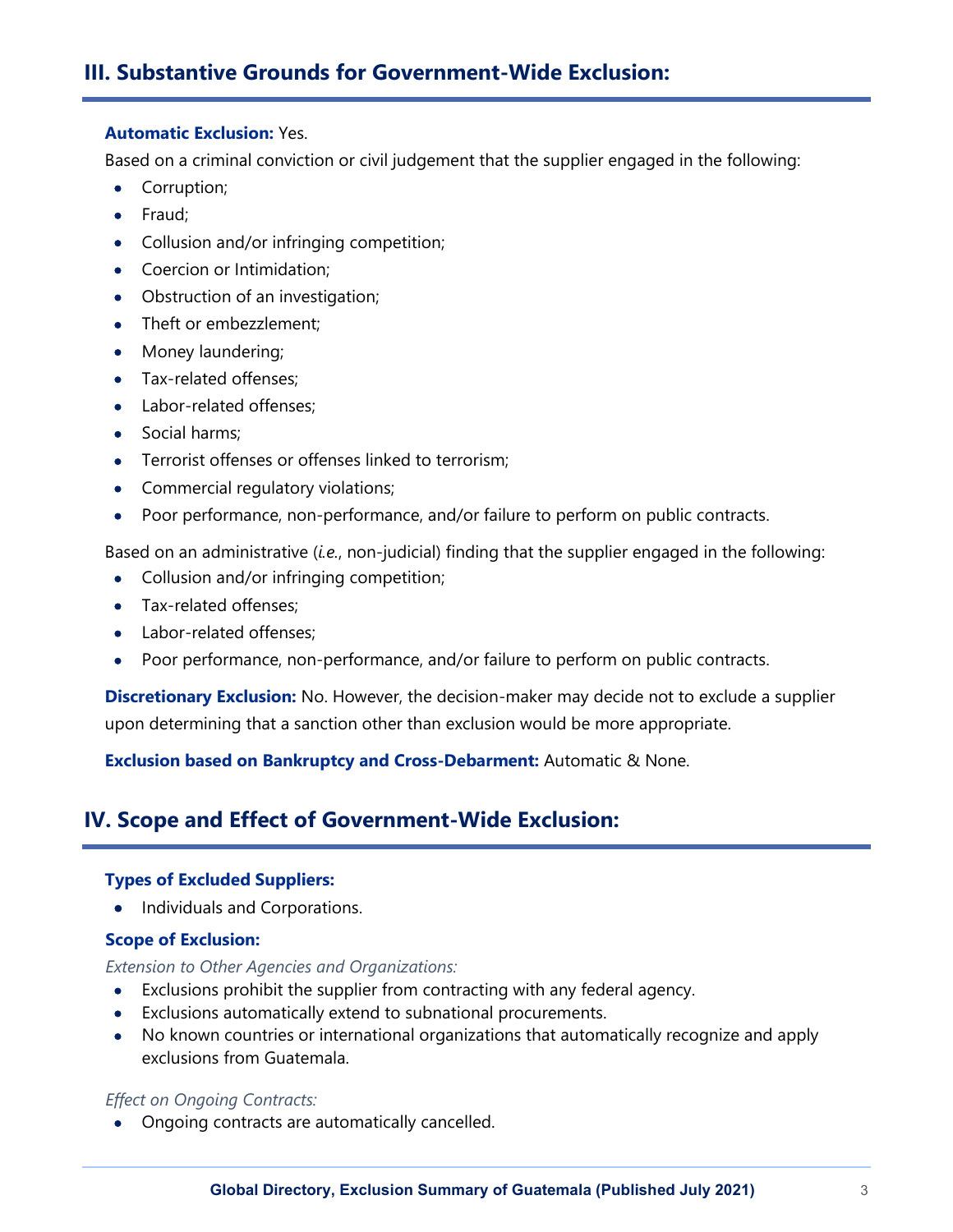# *Effect on Subcontracting:*

• Excluded supplier **cannot** serve as a subcontractor.

# *Effect on Excluded Individuals:*

- Excluded individuals **must not** be employed by a corporate supplier in any capacity.
- Exclusion **may** extend to companies controlled by the excluded individual.

# *Tailoring Exclusion:*

• No option to tailor the exclusion to certain divisions, operating units, or business lines within a corporate supplier.

# **Effect on Affiliates:**

# *Corporate Affiliates:*

- Exclusion **must** extend to controlled companies and **may** apply to controlling companies and companies that are under common control.
- Affiliated companies are **not** required to have an opportunity to contest the action.

# *Extension to Affiliated Individuals:*

- Exclusion of a corporate supplier **must** extend to individuals that own or control the supplier, its executive officers, and its managers and **may** extend to its employees.
- Affiliated individuals are **not** required to have an opportunity to contest the action.

# **Duration of Exclusions:**

*Duration Specified in Legal Framework:* Between one and five years.

# *Duration Depends on Applicable Exclusion Ground?* Yes.

# *Discretion to Deviate?*

• No. The decision-maker does not have discretion to deviate from the durations specified in the legal framework.

# **Exceptions/Waivers to Exclusions:**

• There is no legal mechanism whereby a contract might still be awarded to an excluded supplier during the period of exclusion.

# **Other Sanctions:**

• Economic fines and suspension.

# **V. Government-Wide Transparency and Exclusion List:**

# **Official List of Excluded Suppliers?** Yes, and it is publicly available.

- http://www.quatecompras.qt/inhabilitaciones/consultaProveeInhabRes.aspx.
- The public list provides information on the grounds for each listed exclusion.